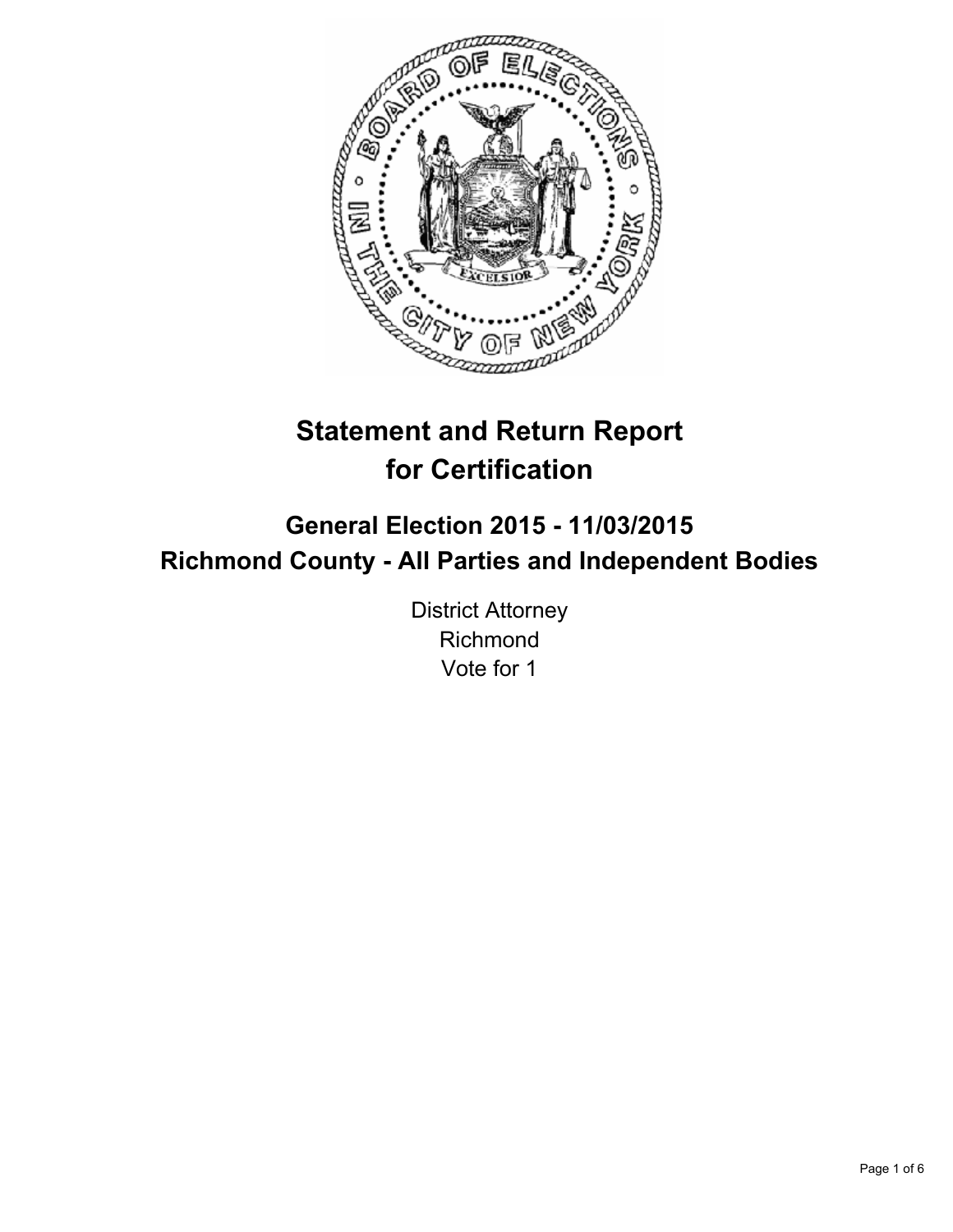

#### **Assembly District 61**

| PUBLIC COUNTER                                           | 11,461 |
|----------------------------------------------------------|--------|
| <b>EMERGENCY</b>                                         | 0      |
| ABSENTEE/MILITARY                                        | 673    |
| <b>AFFIDAVIT</b>                                         | 75     |
| <b>Total Ballots</b>                                     | 12,209 |
| Less - Inapplicable Federal/Special Presidential Ballots | 0      |
| <b>Total Applicable Ballots</b>                          | 12,209 |
| MICHAEL E. MCMAHON (DEMOCRATIC)                          | 8,392  |
| JOAN ILLUZZI (REPUBLICAN)                                | 2,054  |
| JOAN ILLUZZI (CONSERVATIVE)                              | 769    |
| MICHAEL E. MCMAHON (INDEPENDENCE)                        | 824    |
| JOAN ILLUZZI (REFORM)                                    | 113    |
| ALAN CAPELLI (WRITE-IN)                                  | 1      |
| BELINDA DIXON (WRITE-IN)                                 | 2      |
| BILL MURPHY (WRITE-IN)                                   | 1      |
| CLARENCE DARROW (WRITE-IN)                               | 1      |
| DAVID SEELY (WRITE-IN)                                   | 1      |
| DEBBIE ROSE (WRITE-IN)                                   | 1      |
| DONALD MULLIGAN (WRITE-IN)                               | 1      |
| DUANE F. ELTON (WRITE-IN)                                | 1      |
| ED JOSEY (WRITE-IN)                                      | 1      |
| EDWINA MARTIN (WRITE-IN)                                 | 1      |
| ERIC GARNER (WRITE-IN)                                   | 4      |
| JAMES LANE (WRITE-IN)                                    | 2      |
| JAVIER VEGA (WRITE-IN)                                   | 1      |
| KATIE BUCHANAN (WRITE-IN)                                | 1      |
| LILY OLSEN (WRITE-IN)                                    | 1      |
| MARICE AUEILALLER (WRITE-IN)                             | 1      |
| MARK ZAWADA (WRITE-IN)                                   | 1      |
| MARY KAVANAGH (WRITE-IN)                                 | 3      |
| MICHAEL J.RYAN (WRITE-IN)                                | 1      |
| RICHARD BELL (WRITE-IN)                                  | 4      |
| SEAN MULLIGAN (WRITE-IN)                                 | 1      |
| TIMOTHY KOLLER (WRITE-IN)                                | 1      |
| UNATTRIBUTABLE WRITE-IN (WRITE-IN)                       | 9      |
| VINCENT A. CARIDI JR. (WRITE-IN)                         | 1      |
| WHITNEY HOUSTON (WRITE-IN)                               | 1      |
| <b>Total Votes</b>                                       | 12,195 |
| Unrecorded                                               | 14     |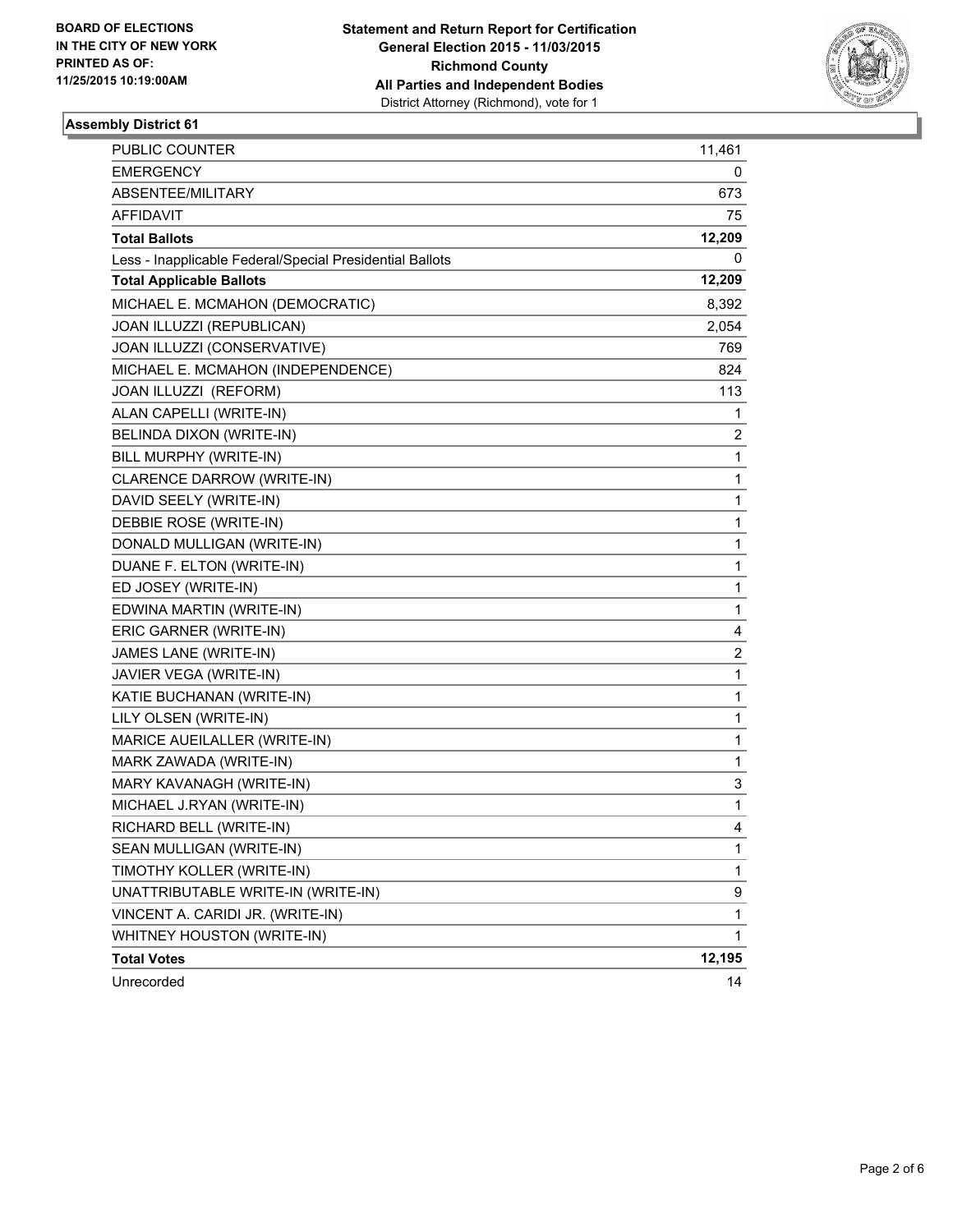

#### **Assembly District 62**

| <b>PUBLIC COUNTER</b>                                    | 11,111 |
|----------------------------------------------------------|--------|
| <b>EMERGENCY</b>                                         | 1      |
| ABSENTEE/MILITARY                                        | 545    |
| <b>AFFIDAVIT</b>                                         | 44     |
| <b>Total Ballots</b>                                     | 11,701 |
| Less - Inapplicable Federal/Special Presidential Ballots | 0      |
| <b>Total Applicable Ballots</b>                          | 11,701 |
| MICHAEL E. MCMAHON (DEMOCRATIC)                          | 3,863  |
| JOAN ILLUZZI (REPUBLICAN)                                | 5,452  |
| JOAN ILLUZZI (CONSERVATIVE)                              | 1,562  |
| MICHAEL E. MCMAHON (INDEPENDENCE)                        | 655    |
| JOAN ILLUZZI (REFORM)                                    | 116    |
| ALYSSA D'AGOSTO (WRITE-IN)                               | 1      |
| ANNA MARIE MARTINGANO (WRITE-IN)                         | 1      |
| BERT KANNUDO (WRITE-IN)                                  | 1      |
| CHARLES BRONSON (WRITE-IN)                               | 1      |
| DANIEL MASTER JR. (WRITE-IN)                             | 1      |
| ERIC GARNER (WRITE-IN)                                   | 1      |
| FRANCES MARTINGANO (WRITE-IN)                            | 1      |
| JAMES HAULEY (WRITE-IN)                                  | 1      |
| JAMES VERDI (WRITE-IN)                                   | 1      |
| JOSEPH MARTINGANO (WRITE-IN)                             | 1      |
| MARK LEVIN (WRITE-IN)                                    | 1      |
| MICHAEL GRIMM (WRITE-IN)                                 | 1      |
| ROBERT SCAMMARDELLA (WRITE-IN)                           | 1      |
| UNATTRIBUTABLE WRITE-IN (WRITE-IN)                       | 6      |
| <b>Total Votes</b>                                       | 11,667 |
| Unrecorded                                               | 34     |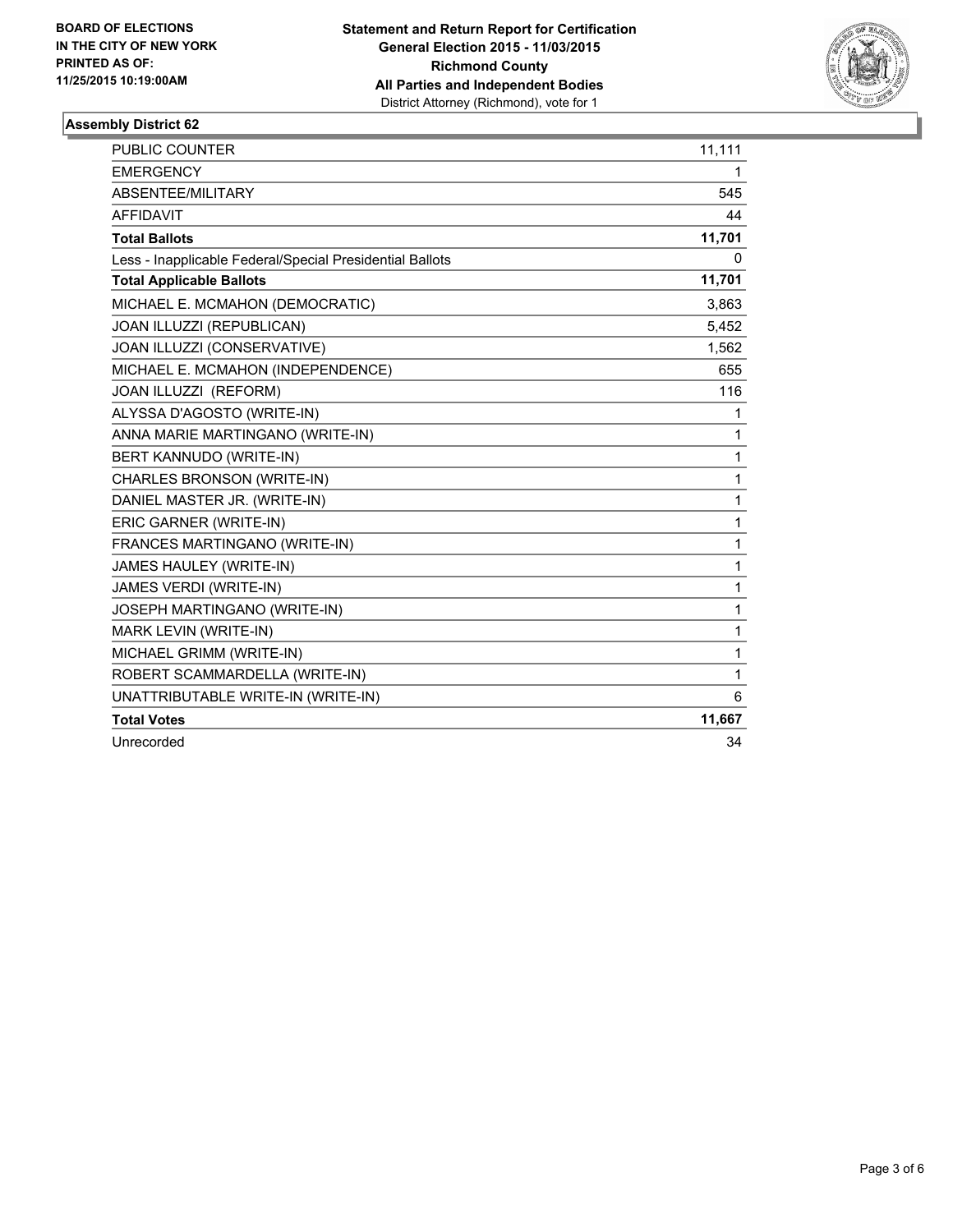

#### **Assembly District 63**

| <b>PUBLIC COUNTER</b>                                    | 9,730  |
|----------------------------------------------------------|--------|
| <b>EMERGENCY</b>                                         | 0      |
| ABSENTEE/MILITARY                                        | 553    |
| <b>AFFIDAVIT</b>                                         | 41     |
| <b>Total Ballots</b>                                     | 10,324 |
| Less - Inapplicable Federal/Special Presidential Ballots | 0      |
| <b>Total Applicable Ballots</b>                          | 10,324 |
| MICHAEL E. MCMAHON (DEMOCRATIC)                          | 5,226  |
| JOAN ILLUZZI (REPUBLICAN)                                | 3,347  |
| JOAN ILLUZZI (CONSERVATIVE)                              | 929    |
| MICHAEL E. MCMAHON (INDEPENDENCE)                        | 698    |
| JOAN ILLUZZI (REFORM)                                    | 88     |
| ERIC GARNER (WRITE-IN)                                   | 1      |
| <b>ERNEST PAIGE (WRITE-IN)</b>                           | 2      |
| JOSEPH MAHIGNO (WRITE-IN)                                | 1      |
| KYLE M. BLUTH (WRITE-IN)                                 | 1      |
| MICHAEL REILLY (WRITE-IN)                                | 1      |
| UNATTRIBUTABLE WRITE-IN (WRITE-IN)                       | 6      |
| <b>Total Votes</b>                                       | 10,300 |
| Unrecorded                                               | 24     |

**Assembly District 64**

| <b>PUBLIC COUNTER</b>                                    | 7,307 |
|----------------------------------------------------------|-------|
| <b>EMERGENCY</b>                                         | 0     |
| ABSENTEE/MILITARY                                        | 423   |
| <b>AFFIDAVIT</b>                                         | 28    |
| <b>Total Ballots</b>                                     | 7,758 |
| Less - Inapplicable Federal/Special Presidential Ballots | 0     |
| <b>Total Applicable Ballots</b>                          | 7,758 |
| MICHAEL E. MCMAHON (DEMOCRATIC)                          | 2,887 |
| JOAN ILLUZZI (REPUBLICAN)                                | 3,328 |
| JOAN ILLUZZI (CONSERVATIVE)                              | 1,027 |
| MICHAEL E. MCMAHON (INDEPENDENCE)                        | 402   |
| JOAN ILLUZZI (REFORM)                                    | 92    |
| BRYAN ELLICOTT (WRITE-IN)                                | 1     |
| FRANK HOGAN (WRITE-IN)                                   | 1     |
| HESHAM EL-MELIGY (WRITE-IN)                              | 1     |
| MARIETTA CANNING (WRITE-IN)                              | 2     |
| MARIO MAURINO (WRITE-IN)                                 | 1     |
| UNATTRIBUTABLE WRITE-IN (WRITE-IN)                       | 3     |
| <b>Total Votes</b>                                       | 7,745 |
| Unrecorded                                               | 13    |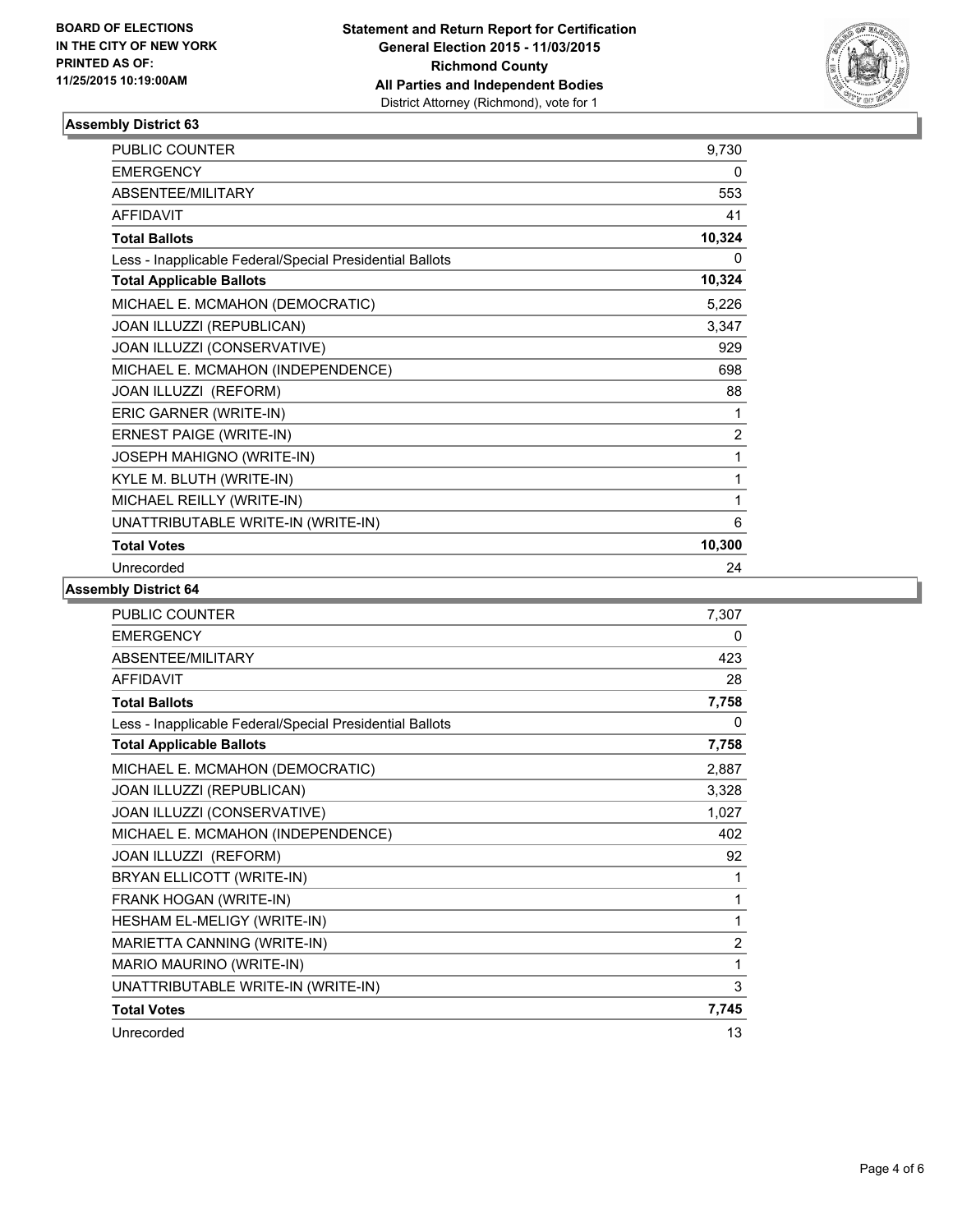

#### **Total for District Attorney (Richmond) - Richmond County**

| PUBLIC COUNTER                                           | 39,609       |
|----------------------------------------------------------|--------------|
| <b>EMERGENCY</b>                                         | 1            |
| ABSENTEE/MILITARY                                        | 2,194        |
| AFFIDAVIT                                                | 188          |
| <b>Total Ballots</b>                                     | 41,992       |
| Less - Inapplicable Federal/Special Presidential Ballots | 0            |
| <b>Total Applicable Ballots</b>                          | 41,992       |
| MICHAEL E. MCMAHON (DEMOCRATIC)                          | 20,368       |
| JOAN ILLUZZI (REPUBLICAN)                                | 14,181       |
| JOAN ILLUZZI (CONSERVATIVE)                              | 4,287        |
| MICHAEL E. MCMAHON (INDEPENDENCE)                        | 2,579        |
| JOAN ILLUZZI (REFORM)                                    | 409          |
| ALAN CAPELLI (WRITE-IN)                                  | 1            |
| ALYSSA D'AGOSTO (WRITE-IN)                               | 1            |
| ANNA MARIE MARTINGANO (WRITE-IN)                         | 1            |
| BELINDA DIXON (WRITE-IN)                                 | 2            |
| BERT KANNUDO (WRITE-IN)                                  | 1            |
| BILL MURPHY (WRITE-IN)                                   | 1            |
| BRYAN ELLICOTT (WRITE-IN)                                | 1            |
| CHARLES BRONSON (WRITE-IN)                               | 1            |
| CLARENCE DARROW (WRITE-IN)                               | 1            |
| DANIEL MASTER JR. (WRITE-IN)                             | 1            |
| DAVID SEELY (WRITE-IN)                                   | 1            |
| DEBBIE ROSE (WRITE-IN)                                   | 1            |
| DONALD MULLIGAN (WRITE-IN)                               | 1            |
| DUANE F. ELTON (WRITE-IN)                                | $\mathbf{1}$ |
| ED JOSEY (WRITE-IN)                                      | 1            |
| EDWINA MARTIN (WRITE-IN)                                 | 1            |
| ERIC GARNER (WRITE-IN)                                   | 6            |
| ERNEST PAIGE (WRITE-IN)                                  | 2            |
| FRANCES MARTINGANO (WRITE-IN)                            | 1            |
| FRANK HOGAN (WRITE-IN)                                   | 1            |
| HESHAM EL-MELIGY (WRITE-IN)                              | 1            |
| JAMES HAULEY (WRITE-IN)                                  | 1            |
| JAMES LANE (WRITE-IN)                                    | 2            |
| JAMES VERDI (WRITE-IN)                                   | 1            |
| JAVIER VEGA (WRITE-IN)                                   | 1            |
| JOSEPH MAHIGNO (WRITE-IN)                                | 1            |
| JOSEPH MARTINGANO (WRITE-IN)                             | 1            |
| KATIE BUCHANAN (WRITE-IN)                                | 1            |
| KYLE M. BLUTH (WRITE-IN)                                 | 1            |
| LILY OLSEN (WRITE-IN)                                    | 1            |
| MARICE AUEILALLER (WRITE-IN)                             | 1            |
| MARIETTA CANNING (WRITE-IN)                              | 2            |
| MARIO MAURINO (WRITE-IN)                                 | 1            |
| MARK LEVIN (WRITE-IN)                                    | 1            |